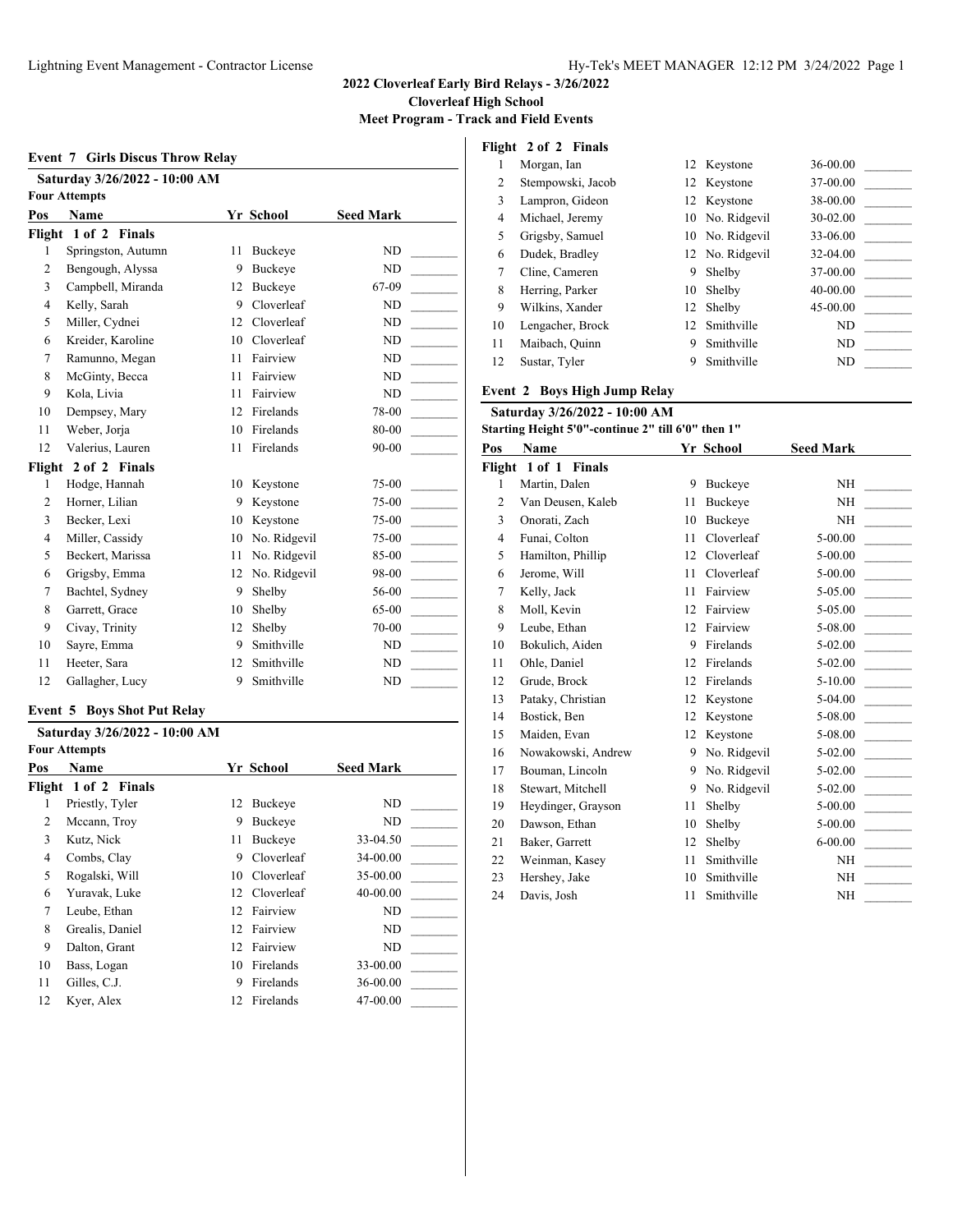$\overline{1}$ 

**Meet Program - Track and Field Events**

|                               | Event 3 Girls Long Jump Relay   |    |                |                  |  |  |  |
|-------------------------------|---------------------------------|----|----------------|------------------|--|--|--|
| Saturday 3/26/2022 - 10:00 AM |                                 |    |                |                  |  |  |  |
|                               | <b>Open Pit - Four Attempts</b> |    |                |                  |  |  |  |
| Pos                           | <b>Name</b>                     |    | Yr School      | <b>Seed Mark</b> |  |  |  |
|                               | Flight 1 of 1 Finals            |    |                |                  |  |  |  |
| 1                             | Bonnette, McKenna               | 12 | Buckeye        | ND               |  |  |  |
| $\overline{c}$                | Heinemann, Lydia                | 12 | <b>Buckeye</b> | 11-08.25         |  |  |  |
| 3                             | Paganelli, Alessandra           | 12 | Buckeye        | ND               |  |  |  |
| $\overline{4}$                | Barnett, Reese                  | 10 | Cloverleaf     | ND               |  |  |  |
| 5                             | Campbell, Kierston              | 9  | Cloverleaf     | ND               |  |  |  |
| 6                             | Sigmon, Ashley                  | 12 | Cloverleaf     | ND               |  |  |  |
| 7                             | Akel, Hannah                    | 11 | Fairview       | 15-11.00         |  |  |  |
| 8                             | Broadbent, Olivia               | 12 | Fairview       | 14-11.00         |  |  |  |
| 9                             | Butterfield, Kathleen           | 10 | Fairview       | ND               |  |  |  |
| 10                            | Floyd, Ariannah                 | 9  | Firelands      | 14-00.00         |  |  |  |
| 11                            | Kobulnicky, Alison              | 12 | Firelands      | 14-00.00         |  |  |  |
| 12                            | Taddeo, Macey                   | 11 | Firelands      | 11-00.00         |  |  |  |
| 13                            | Hagerman, Grace                 | 11 | Keystone       | 13-06.00         |  |  |  |
| 14                            | Taylor, Brenna                  | 10 | Keystone       | 13-06.00         |  |  |  |
| 15                            | Vrabel, Madilyn                 | 10 | Keystone       | 13-06.00         |  |  |  |
| 16                            | Miller, Sarah                   | 12 | No. Ridgevil   | 13-00.00         |  |  |  |
| 17                            | Palcisko, Payton                | 11 | No. Ridgevil   | 15-00.00         |  |  |  |
| 18                            | Schulz, Kailey                  | 10 | No. Ridgevil   | 14-00.00         |  |  |  |
| 19                            | Gwirtz, Brooklyn                | 11 | Shelby         | 15-00.00         |  |  |  |
| 20                            | Krietemeyer, Lauren             | 11 | Shelby         | 15-00.00         |  |  |  |
| 21                            | Marquis, Zada                   | 9  | Shelby         | 14-00.00         |  |  |  |
| 22                            | Haas, Claire                    | 9  | Smithville     | ND               |  |  |  |

**Event 4 Boys Long Jump Relay**

|                | Saturday 3/26/2022 - 10:00 AM   |    |                |                  |
|----------------|---------------------------------|----|----------------|------------------|
|                | <b>Open Pit - Four Attempts</b> |    |                |                  |
| Pos            | Name                            |    | Yr School      | <b>Seed Mark</b> |
|                | Flight 1 of 1 Finals            |    |                |                  |
| $\mathbf{1}$   | Martin, Dalen                   | 9  | Buckeye        | ND               |
| $\overline{2}$ | Onorati, Zach                   | 10 | <b>Buckeve</b> | 16-10.00         |
| 3              | Van Deusen, Kaleb               | 11 | <b>Buckeve</b> | ND               |
| $\overline{4}$ | Bogucki, Tristan                | 9  | Cloverleaf     | 17-00.00         |
| 5              | Hamilton, Phillip               | 12 | Cloverleaf     | 18-00.00         |
| 6              | Kemp, Oakley                    | 11 | Cloverleaf     | 18-00.00         |
| 7              | Babcock, Carter                 | 10 | Fairview       | ND               |
| 8              | Marchesini, Edoardo             | 11 | Fairview       | ND               |
| 9              | McMonagle, Owen                 | 10 | Fairview       | ND               |
| 10             | Bokulich, Aiden                 | 9  | Firelands      | 15-00.00         |
| 11             | Dempsey, Danny                  | 10 | Firelands      | 14-00.00         |
| 12             | Ohle, Daniel                    | 12 | Firelands      | 18-00.00         |
| 13             | Maiden, Evan                    | 12 | Keystone       | 20-00.00         |
| 14             | Shackelford, Zach               | 9  | Keystone       | 18-00.00         |
| 15             | Whitacre, Grady                 | 9  | Keystone       | 18-00.00         |
| 16             | Forristal, Samuel               | 11 | No. Ridgevil   | 16-00.00         |
| 17             | Kilgore, Jesse                  | 10 | No. Ridgevil   | 16-00.00         |
| 18             | Madis, Carson                   | 9  | No. Ridgevil   | 17-00.00         |
| 19             | Henkel, Connor                  | 12 | Shelby         | 21-00.00         |
| 20             | Herring, Tanner                 | 12 | Shelby         | 18-00.00         |
| 21             | Hill, Andre                     | 12 | Shelby         | 19-06.00         |
| 22             | Davis, Josh                     | 11 | Smithville     | ND               |
| 23             | Durstine, Trei                  | 9  | Smithville     | ND               |
| 24             | Raber, Ashton                   | 9  | Smithville     | ND               |

#### **Event 9 Girls Pole Vault Relay**

## **Saturday 3/26/2022 - 10:00 AM**

| "Starting Height 6'0"-continue 6"till 10'0" then 3 |  |  |  |
|----------------------------------------------------|--|--|--|
|----------------------------------------------------|--|--|--|

| Pos | Name                  |    | Yr School    | <b>Seed Mark</b> |  |
|-----|-----------------------|----|--------------|------------------|--|
|     | Flight 1 of 1 Finals  |    |              |                  |  |
| 1   | Paganelli, Alessandra |    | 12 Buckeye   | NΗ               |  |
| 2   | Topka, Ava            | 10 | Buckeye      | $6 - 00.00$      |  |
| 3   | Brown, Laurell        | 12 | Cloverleaf   | ΝH               |  |
| 4   | Smith, Cassidy        | 12 | Cloverleaf   | ΝH               |  |
| 5   | Munro, Grace          | 11 | Fairview     | $6 - 00.00$      |  |
| 6   | Moll, Lauren          | 10 | Fairview     | $6 - 00.00$      |  |
| 7   | Meszaros, Ella        | 12 | Firelands    | $6 - 00.00$      |  |
| 8   | Urban, Hailey         | 10 | Firelands    | 8-00.00          |  |
| 9   | Axford, Hailey        | 11 | Keystone     | 7-06.00          |  |
| 10  | Whitman, Andrea       | 11 | Keystone     | 8-06.00          |  |
| 11  | Steinmetz, Madeline   | 11 | No. Ridgevil | $6 - 00.00$      |  |
| 12  | Waugaman, Veronica    | 12 | No. Ridgevil | 11-06.00         |  |
| 13  | Krietemeyer, Sara     | 9  | Shelby       | NΗ               |  |
| 14  | Vogt, Abby            | 12 | Shelby       | $6 - 00.00$      |  |
| 15  | Amstutz, Cadence      | 10 | Smithville   | NH               |  |
| 16  | Shane, Sydney         | 12 | Smithville   | NΗ               |  |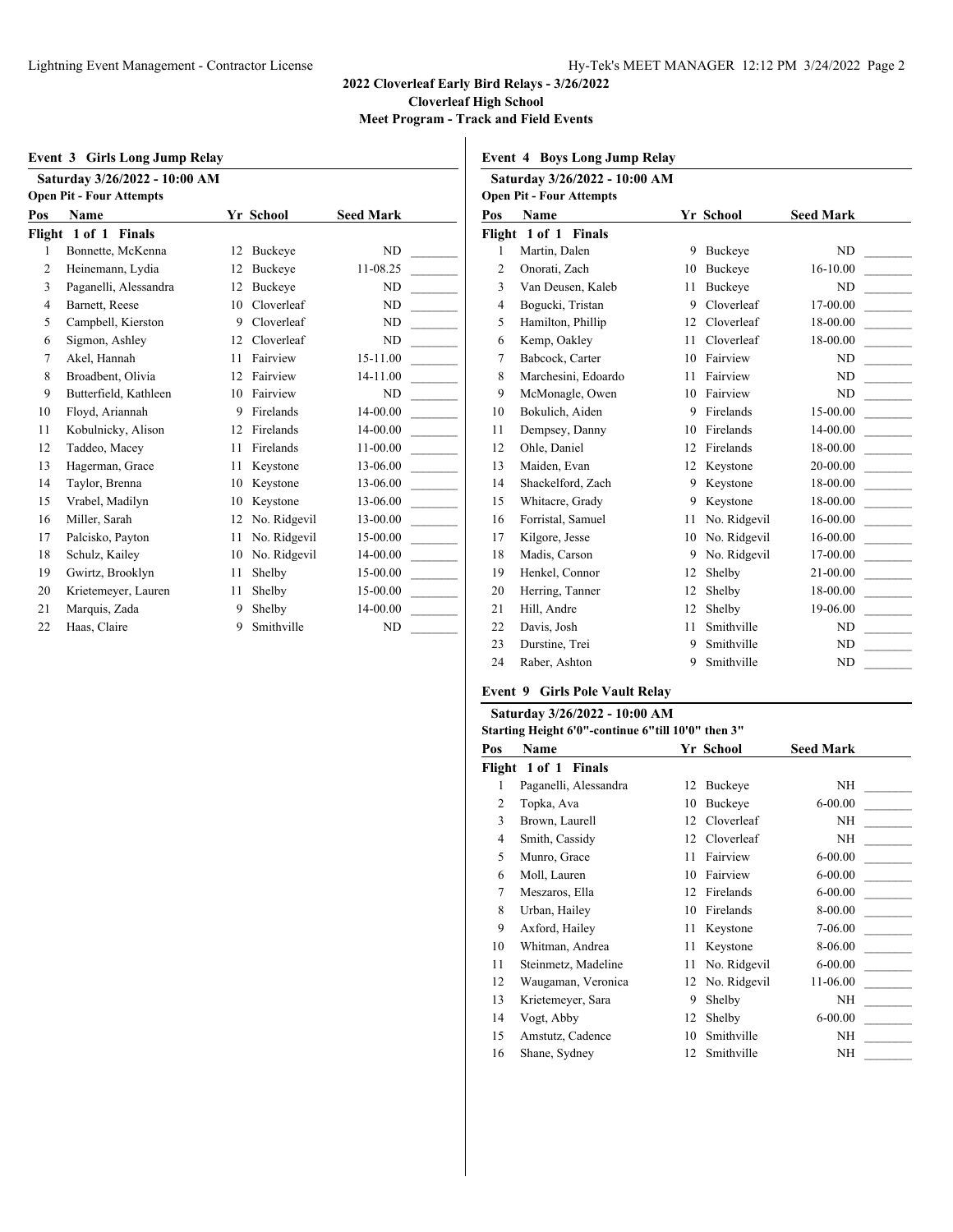**Meet Program - Track and Field Events**

|                | Saturday 3/26/2022 - 0:00 AM<br><b>Four Attempts</b> |    |              |                  |
|----------------|------------------------------------------------------|----|--------------|------------------|
| Pos            | Name                                                 |    | Yr School    | <b>Seed Mark</b> |
| Flight         | 1 of 2 Finals                                        |    |              |                  |
| 1              | Priestly, Tyler                                      | 12 | Buckeye      | ND               |
| $\overline{2}$ | Kutz, Nick                                           | 11 | Buckeye      | 96-02            |
| 3              | Ortiz, Edwin                                         | 10 | Buckeve      | $101 - 11$       |
| 4              | Rogalski, Will                                       | 10 | Cloverleaf   | 110-00           |
| 5              | Combs, Clay                                          | 9  | Cloverleaf   | 120-00           |
| 6              | Kott, Ben                                            | 12 | Cloverleaf   | 130-00           |
| 7              | Courtney, Jason                                      | 11 | Fairview     | ND               |
| 8              | Heath, Logan                                         | 12 | Fairview     | ND               |
| 9              | Grealis, Daniel                                      | 12 | Fairview     | ND               |
| 10             | VonGunten, Cole                                      | 10 | Firelands    | $95 - 00$        |
| 11             | Ridenour-Rogers, Matt                                | 11 | Firelands    | 100-00           |
| 12             | Kyer, Alex                                           | 12 | Firelands    | 120-00           |
| Flight         | 2 of 2 Finals                                        |    |              |                  |
| 1              | Forthofer, Luke                                      | 12 | Keystone     | 100-00           |
| $\overline{c}$ | Morgan, Jake                                         | 12 | Keystone     | 125-00           |
| 3              | Morgan, Ian                                          | 12 | Keystone     | 125-00           |
| $\overline{4}$ | Michael, Jeremy                                      | 10 | No. Ridgevil | 96-00            |
| 5              | Dudek, Bradley                                       | 12 | No. Ridgevil | 98-00            |
| 6              | Grigsby, Samuel                                      | 10 | No. Ridgevil | 104-00           |
| 7              | Pena, Ferron                                         | 9  | Shelby       | 100-00           |
| 8              | Yeager, Grady                                        | 12 | Shelby       | 110-00           |
| 9              | Wilkins, Xander                                      | 12 | Shelby       | 125-00           |
| 10             | Hershey, Luke                                        | 11 | Smithville   | ND               |
| 11             | Maibach, Quinn                                       | 9  | Smithville   | <b>ND</b>        |
| 12             | Lengacher, Brock                                     | 12 | Smithville   | ND               |

#### **Event 6 Girls Shot Put Relay**

|                | Saturday 3/26/2022 - 0:00 AM |    |                  |                  |
|----------------|------------------------------|----|------------------|------------------|
|                | <b>Four Attempts</b>         |    |                  |                  |
| Pos            | <b>Name</b>                  |    | Yr School        | <b>Seed Mark</b> |
|                | Flight 1 of 2 Finals         |    |                  |                  |
| 1              | Bengough, Alyssa             | 9  | Buckeye          | ND               |
| $\overline{c}$ | Bonnette, McKenna            | 12 | Buckeye          | ND               |
| 3              | Springston, Autumn           | 11 | Buckeve          | ND               |
| 4              | Kreider, Karoline            | 10 | Cloverleaf       | ND               |
| 5              | Messmore, Natasha            | 12 | Cloverleaf       | ND               |
| 6              | Kelly, Sarah                 | 9  | Cloverleaf       | ND               |
| 7              | Ramunno, Megan               | 11 | Fairview         | ND               |
| 8              | Klinger, Bella               | 12 | Fairview         | ND               |
| 9              | Kola, Livia                  | 11 | Fairview         | ND               |
| 10             | Bates, Grace                 | 9  | <b>Firelands</b> | 25-00.00         |
| 11             | Weber, Jorja                 | 10 | Firelands        | 31-00.00         |
| 12             | Valerius, Lauren             | 11 | Firelands        | 33-00.00         |

# **Flight 2 of 2 Finals**

|    | Alderman, Allison |    | 12 Keystone     | 26-00.00 |
|----|-------------------|----|-----------------|----------|
| 2  | Horner, Lilian    | 9  | Keystone        | 26-00.00 |
| 3  | Becker, Lexi      |    | 10 Keystone     | 26-00.00 |
| 4  | Bohannon, Katelyn |    | 12 No. Ridgevil | 26-00.00 |
| 5  | Beckert, Marissa  |    | 11 No. Ridgevil | 28-00.00 |
| 6  | Grigsby, Emma     |    | 12 No. Ridgevil | 31-00.00 |
| 7  | Riggle, Kassidy   |    | 10 Shelby       | 22-00.00 |
| 8  | Civay, Trinity    |    | 12 Shelby       | 26-00.00 |
| 9  | Garrett, Grace    | 10 | Shelby          | 27-00.00 |
| 10 | Sayre, Emma       | 9  | Smithville      | ND       |
| 11 | Heeter, Sara      |    | 12 Smithville   | ND       |
| 12 | Gallagher, Lucy   | 9  | Smithville      | ND       |

#### **Event 1 Girls High Jump Relay**

| Saturday 3/26/2022 - 0:00 AM |                                                    |    |                |                  |  |  |
|------------------------------|----------------------------------------------------|----|----------------|------------------|--|--|
|                              | Starting Height 4'0"-continue 2" till 5'0" then 1" |    |                |                  |  |  |
| Pos                          | <b>Name</b>                                        |    | Yr School      | <b>Seed Mark</b> |  |  |
|                              | Flight 1 of 1 Finals                               |    |                |                  |  |  |
| 1                            | Elllis, Isyss                                      | 10 | Buckeye        | ΝH               |  |  |
| $\overline{2}$               | Faluski, Harley                                    | 10 | <b>Buckeve</b> | NH               |  |  |
| 3                            | Brittman, Talarija                                 | 12 | <b>Buckeve</b> | 4-06.00          |  |  |
| 4                            | Campbell, Kierston                                 | 9  | Cloverleaf     | NH               |  |  |
| 5                            | Sigmon, Ashley                                     | 12 | Cloverleaf     | NH               |  |  |
| 6                            | Barnett, Reese                                     | 10 | Cloverleaf     | NH               |  |  |
| 7                            | Moll, Lauren                                       | 10 | Fairview       | <b>NH</b>        |  |  |
| 8                            | Kelly, Tessa                                       | 11 | Fairview       | <b>NH</b>        |  |  |
| 9                            | Chambers, Alice                                    | 11 | Fairview       | NH               |  |  |
| 10                           | Dougan, Lydia                                      | 11 | Firelands      | 4-00.00          |  |  |
| 11                           | Kobulnicky, Alison                                 | 12 | Firelands      | $4 - 02.00$      |  |  |
| 12                           | Bomback, Caley                                     | 10 | Firelands      | $4 - 02.00$      |  |  |
| 13                           | Sigsworth, Emily                                   | 10 | Keystone       | 4-04.00          |  |  |
| 14                           | Linden, Jessica                                    | 9  | Keystone       | 4-04.00          |  |  |
| 15                           | Vrabel, Madilyn                                    | 10 | Keystone       | 4-04.00          |  |  |
| 16                           | Schulz, Kailey                                     | 10 | No. Ridgevil   | 4-02.00          |  |  |
| 17                           | Elbert, Reilly                                     | 11 | No. Ridgevil   | 4-08.00          |  |  |
| 18                           | Schiffbauer, Elizabeth                             | 11 | No. Ridgevil   | $4 - 10.00$      |  |  |
| 19                           | Niese, Alyssa                                      | 9  | Shelby         | 4-04.00          |  |  |
| 20                           | Ramsey, Serena                                     | 9  | Shelby         | 4-04.00          |  |  |
| 21                           | Grove, Natalie                                     | 11 | Shelby         | 4-04.00          |  |  |
| 22                           | Hartzler, Abby                                     | 11 | Smithville     | NH               |  |  |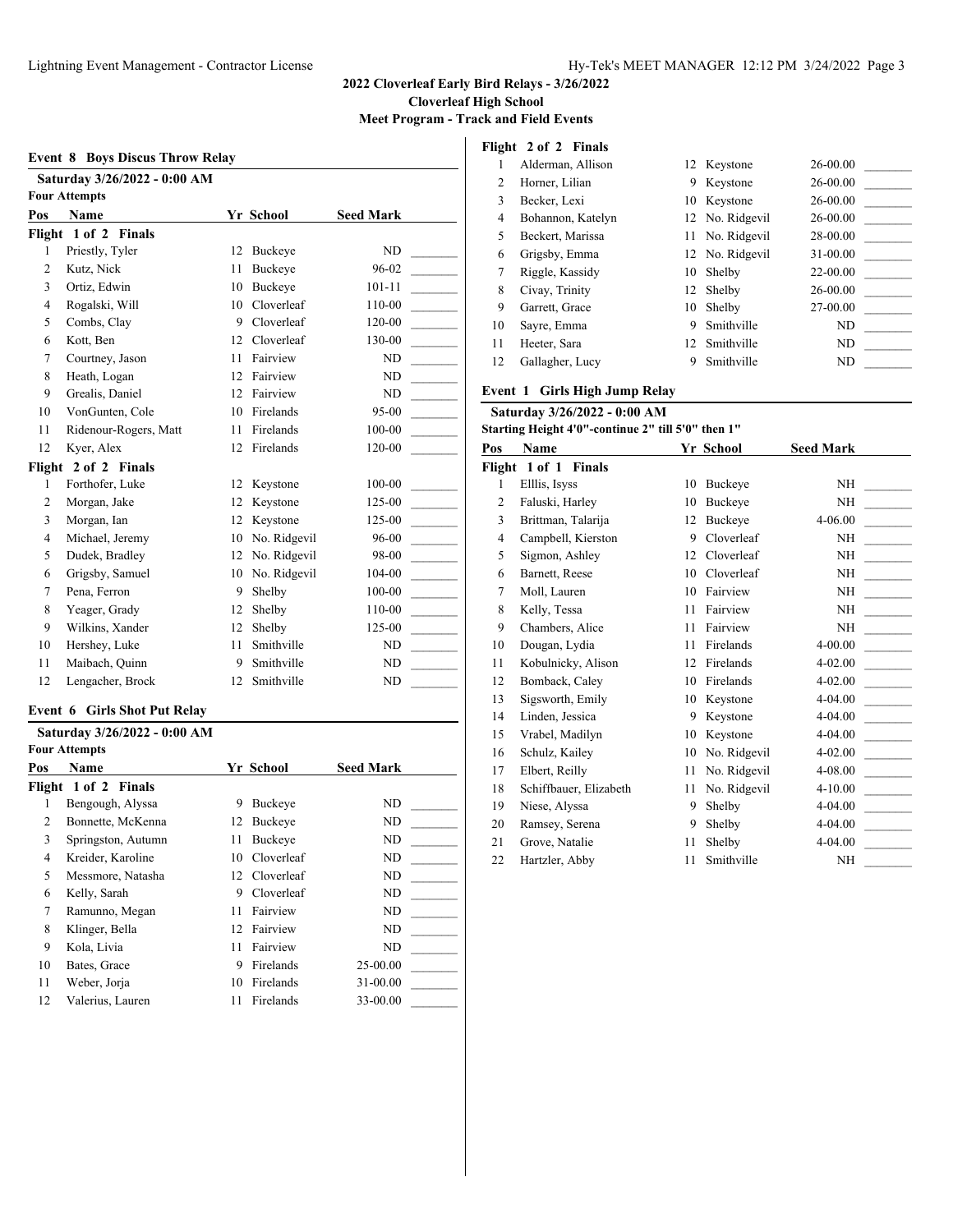**Event 10 Boys Pole Vault Relay Saturday 3/26/2022 - 0:00 AM Starting Height 7'0"-continue 6" till12'0", then 3" Pos Name Yr School Seed Mark Flight 1 of 1 Finals** 1 McCourt, Tate 9 Buckeye NH 2 Petruna, Joe 11 Buckeye 11-00.00 3 Peacock, Jace 10 Cloverleaf NH 4 Farnham, Ray 12 Cloverleaf NH 5 Durno, Sam 12 Fairview NH 6 Van Schoor, Adam 9 Fairview NH \_\_\_\_\_\_\_\_\_ 7 Formholtz, Joe 11 Firelands 8-00.00 8 Pitts, J.D. 11 Firelands 8-06.00 9 Maiden, Owen 11 Keystone 8-00.00 10 Yates, Nick 11 Keystone 9-00.00 11 Farago, Vincent 10 No. Ridgevil 9-00.00 12 Brewer III, John 12 No. Ridgevil 12-00.00 13 Hall, Miles 10 Shelby 8-00.00 14 Baker, Garrett 12 Shelby 12-06.00 15 Carr, Cameron 10 Smithville NH 16 Kindy, Lane 10 Smithville NH

#### **Event 29 Girls 4x1600 Meter Relay**

|                | Saturday 3/26/2022 - 10:30 AM |       |                         |  |
|----------------|-------------------------------|-------|-------------------------|--|
|                | Lane Team                     | Relay | <b>Seed Time</b>        |  |
|                | <b>Section 1 of 1 Finals</b>  |       |                         |  |
| 1              | No. Ridgevil                  |       | 28:00.00                |  |
|                | 1) Dean, Noley 12             |       | 2) Ramirez, Julianna 10 |  |
|                | 3) Schneider, Faith 10        |       | 4) Mcelwain, Molly 12   |  |
| $\mathfrak{D}$ | Cloverleaf                    |       | NT                      |  |
|                | 1) Stoner, Alyssa 11          |       | 2) Gucker, Brooke 10    |  |
|                | 3) Yagersz, Allison 10        |       | 4) Snyder, Madison 10   |  |
| 3              | Fairview                      |       | 27:00.00                |  |
|                | 1) Chambers, Alice 11         |       | $2)$ King, Izzy 10      |  |
|                | 3) Stevens, Allison 9         |       | 4) Allen, Mallory 10    |  |
| 4              | Shelby                        |       | 25:15.00                |  |
|                | 1) Hoffman, Reyna 12          |       | 2) Mahon, Kaylin 9      |  |
|                | 3) Thauvette, Aleigha 10      |       | 4) Vogt, Abby 12        |  |
| $\varsigma$    | Firelands                     |       | 25:30.00                |  |
|                | 1) Davis, Aurora 12           |       | 2) Berry, Kate 12       |  |
|                | 3) Hammond, Olivia 11         |       | 4) Roule, Rileigh 10    |  |
| 6              | Smithville                    |       | 28:30.00                |  |
|                | 1) Daniels, Tessa 10          |       | 2) Daniels, Cait 10     |  |
|                | 3) Thorn, Hailey 12           |       | 4) Douglas, Sydney 12   |  |
|                |                               |       |                         |  |

**Event 30 Boys 4x1600 Meter Relay**

|   | Saturday 3/26/2022 - 0:00 AM |              |                          |
|---|------------------------------|--------------|--------------------------|
|   | Lane Team                    | <b>Relay</b> | <b>Seed Time</b>         |
|   | <b>Section 1 of 1 Finals</b> |              |                          |
| 1 | Buckeye                      |              | NT                       |
|   | 1) Rieth, Nate 9             |              | 2) Skiskyj, Tyler 10     |
|   | 3) Swank, Jack 9             |              | 4) Shrader, Colin 11     |
| 2 | Fairview                     |              | 21:00.00                 |
|   | 1) Cook, Jason 12            |              | 2) Guye, Colin 12        |
|   | 3) Hinojosa, Ryan 10         |              | 4) Stoessner, Ben 10     |
| 3 | Smithville                   |              | 23:45.00                 |
|   | 1) Erb, Aidan 10             |              | 2) Kirk, Cyrus 12        |
|   | 3) Clabaugh, Joey 9          |              | 4) Numer, Ethan 9        |
| 4 | Cloverleaf                   |              | <b>NT</b>                |
|   | 1) Malena, Luke 12           |              | 2) Freeland, Nolan 12    |
|   | 3) Gucker, Brett 11          |              | 4) Hibler, Andrew 12     |
| 5 | Shelby                       |              | 19:25.00                 |
|   | 1) Finnegan, Huck 11         |              | 2) Lesseuer, Luke 10     |
|   | 3) Vogt, Caleb 12            |              | 4) Hendrickson, Mason 12 |
| 6 | Keystone                     |              | 20:00.00                 |
|   | 1) Stroud, A.J. 11           |              | 2) Wargo, John 12        |
|   | 3) Cunningham, Jack 11       |              | 4) Taylor, Carter 11     |
| 7 | Firelands                    |              | 21:00.00                 |
|   | 1) Copen, Rylan 9            |              | 2) Januzzi, Anthony 10   |
|   | 3) Karolak, Trace 10         |              | 4) Gargasz, Evan 9       |
| 8 | No. Ridgevil                 |              | 20:10.00                 |
|   | 1) Imbacuan, Gustavo 11      |              | 2) Davila, Alejandro 12  |
|   | 3) Bouman, Lincoln 9         |              | 4) McLaughlin, Tayo 11   |
|   |                              |              |                          |

#### **Event 36 Girls 4x100 Meter Shuttle Hurdle 33"**

| Saturday 3/26/2022 - 11:30 AM<br>33" |                       |       |                      |  |  |
|--------------------------------------|-----------------------|-------|----------------------|--|--|
| Lane                                 | Team                  | Relay | <b>Seed Time</b>     |  |  |
|                                      | Section 1 of 2 Finals |       |                      |  |  |
| 1                                    |                       |       |                      |  |  |
| 2                                    |                       |       |                      |  |  |
| 3                                    | Keystone              |       | NT                   |  |  |
|                                      | 1) Kinas, Ava 10      |       | 2) Linden, Jessica 9 |  |  |
|                                      | 3) Tapia, Yamilex 12  |       | 4) Lee, Savanna 9    |  |  |
| 4                                    |                       |       |                      |  |  |
| 5                                    | Fairview              |       | NT                   |  |  |
|                                      | 1) Bowles, Bailey 11  |       | 2) Munro, Grace 11   |  |  |
|                                      | 3) Pejeau, Aiva 10    |       | 4) Koczur, Eva 11    |  |  |
| 6                                    |                       |       |                      |  |  |
| 7                                    |                       |       |                      |  |  |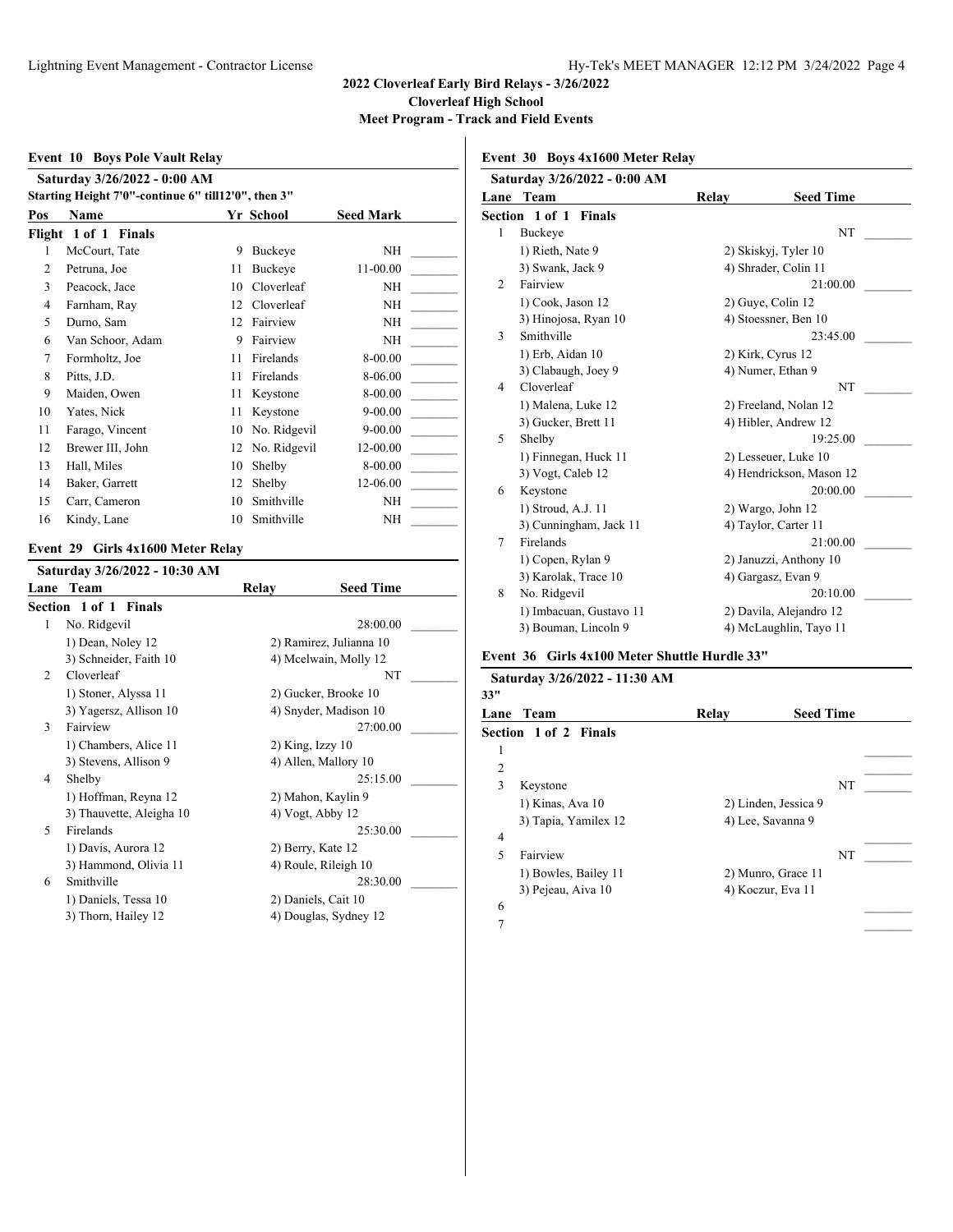|                 |                                              | Section 2 of 2 Finals(Event 36 Girls 4x100 Meter Shuttle Hurdle 33 |    |                  | Section 2 of 2 Finals                                  |                     |                                    |
|-----------------|----------------------------------------------|--------------------------------------------------------------------|----|------------------|--------------------------------------------------------|---------------------|------------------------------------|
| $\mathbf{1}$    | Cloverleaf                                   | 1:30.00                                                            |    | 1                | Shelby                                                 |                     | 1:15.00                            |
|                 | 1) Brandt, Vicki 10                          | 2) Strasser, Hailey 11                                             |    |                  | 1) Roll, A.J. 10                                       | 2) Wallen, Josh 12  |                                    |
|                 | 3) Ridenour, Liberty 12                      | 4) Tolley, Magaret 9                                               |    |                  | 3) Baker, Luke 9                                       | 4) Hall, Miles 10   |                                    |
| $\overline{c}$  |                                              |                                                                    |    | $\boldsymbol{2}$ |                                                        |                     |                                    |
| 3               | No. Ridgevil                                 | 1:15.00                                                            |    | 3                | Firelands                                              |                     | 1:08.00                            |
|                 | 1) Calabrise, Margaret 11                    | 2) Juntunen, Mackenzie 12                                          |    |                  | 1) Grude, Brock 12                                     |                     | 2) Gifford, Gavin 12               |
|                 | 3) Steinmetz, Madeline 11                    | 4) Hlavacs, Alyssa 9                                               |    |                  | 3) Bokulich, Aiden 9                                   | 4) Pitts, J.D. 11   |                                    |
| $\overline{4}$  |                                              |                                                                    |    | 4                |                                                        |                     |                                    |
| 5               | Shelby                                       | 1:18.00                                                            |    | 5                | No. Ridgevil                                           |                     | 1:11.00                            |
|                 | 1) Putnam, Peyton 10                         | 2) Sickmiller, Julia 9                                             |    |                  | 1) DeShazo, Austin 9                                   |                     | 2) Mittermiller-Millsap, Nathan 11 |
|                 | 3) Thomas, Alyssa 10                         | 4) Stumbo, Gabrielle 10                                            |    |                  | 3) Jeffrey, Aidan 10                                   |                     | 4) Cortellessa, Tristan 9          |
| 6               |                                              |                                                                    |    | 6                |                                                        |                     |                                    |
| $\overline{7}$  |                                              |                                                                    |    | $\overline{7}$   | Cloverleaf                                             |                     | 1:22.00                            |
|                 | Event 35 Boys 4x110 Meter Shuttle Hurdle 36" |                                                                    |    |                  | 1) Young, Chase 10                                     | 2) Farnham, Ray 12  |                                    |
|                 |                                              |                                                                    |    |                  | 3) Funai, Colton 11                                    |                     | 4) Perman, Dylan 10                |
| 36"             | Saturday 3/26/2022 - 11:30 AM                |                                                                    |    |                  | Event 17 Girls 4x100 Meter Relay                       |                     |                                    |
|                 | <b>Lane Team</b>                             | Relay<br><b>Seed Time</b>                                          |    |                  | Saturday 3/26/2022 - 0:00 AM                           |                     |                                    |
|                 | Section 1 of 2 Finals                        |                                                                    |    |                  | Lane Team                                              | Relay               | <b>Seed Time</b>                   |
| 1               | Fairview                                     |                                                                    | NT |                  | Section 1 of 1 Finals                                  |                     |                                    |
|                 | 1) Sans, Drake 11                            | 2) Kelly, Jack 11                                                  |    | $\mathbf{1}$     |                                                        |                     |                                    |
|                 | 3) Dalton, Grant 12                          | 4) Carlozzi, Enzo 11                                               |    | $\overline{2}$   | Firelands                                              |                     | 57.00                              |
| 2               |                                              |                                                                    |    |                  | 1) Floyd, Nevaeh 10                                    |                     | 2) Janicek, Morgan 10              |
| $\overline{3}$  | Keystone                                     |                                                                    | NT |                  | 3) Bomback, Caley 10                                   | 4) Urban, Hailey 10 |                                    |
|                 | 1) Kinas, Nolan 12                           | 2) Bostick, Ben 12                                                 |    | 3                | Shelby                                                 |                     | 57.00                              |
|                 | 3) Whitacre, Grady 9                         | 4) Stroud, A.J. 11                                                 |    |                  | 1) Krietemeyer, Lauren 11                              |                     | 2) Martincin, Mackenzie 10         |
| 4               |                                              |                                                                    |    |                  | 3) Gwirtz, Brooklyn 11                                 |                     | 4) Barnard, Olivia 10              |
| 5               | Buckeye                                      |                                                                    | NT | 4                | No. Ridgevil                                           |                     | 52.00                              |
|                 | 1) Petruna, Joe 11                           | 2) Bartlett, Noah 12                                               |    |                  | 1) Miller, Sarah 12                                    |                     | 2) Schiffbauer, Elizabeth 11       |
|                 | 3) Varga, Cooper 9                           | 4) Berger, Jacob 12                                                |    |                  | 3) Palcisko, Payton 11                                 |                     | 4) Kilgore, Gemma 12               |
| 6               |                                              |                                                                    |    | 5                | Cloverleaf                                             |                     | 54.00                              |
|                 |                                              |                                                                    |    |                  | 1) Munchick, Paige 12                                  |                     | 2) Sigmon, Ashley 12               |
| $7\phantom{.0}$ |                                              |                                                                    |    |                  |                                                        |                     |                                    |
|                 |                                              |                                                                    |    |                  | 3) Campbell, Kierston 9                                |                     | 4) Armogida, Julia 11              |
|                 |                                              |                                                                    |    | 6                | Keystone                                               |                     | 56.50                              |
|                 |                                              |                                                                    |    |                  | 1) Forthofer, Jessica 10                               |                     | 2) Hagerman, Grace 11              |
|                 |                                              |                                                                    |    |                  | 3) Rich, Rylee 9                                       |                     | 4) Tapia, Yamilex 12               |
|                 |                                              |                                                                    |    | $\tau$           | Fairview                                               |                     | 59.50                              |
|                 |                                              |                                                                    |    |                  | 1) Loucka, Elizabeth 12                                |                     | 2) Broadbent, Olivia 12            |
|                 |                                              |                                                                    |    |                  | 3) Budzar, Ava 9                                       | 4) Wilson, Akira 9  |                                    |
|                 |                                              |                                                                    |    | 8                | Buckeye                                                |                     | NT                                 |
|                 |                                              |                                                                    |    |                  | 1) Fitzgerald, Lindsay 10<br>3) Jones-McCoy, Jayden 10 | 4) Elllis, Isyss 10 | 2) Brittman, Talarija 12           |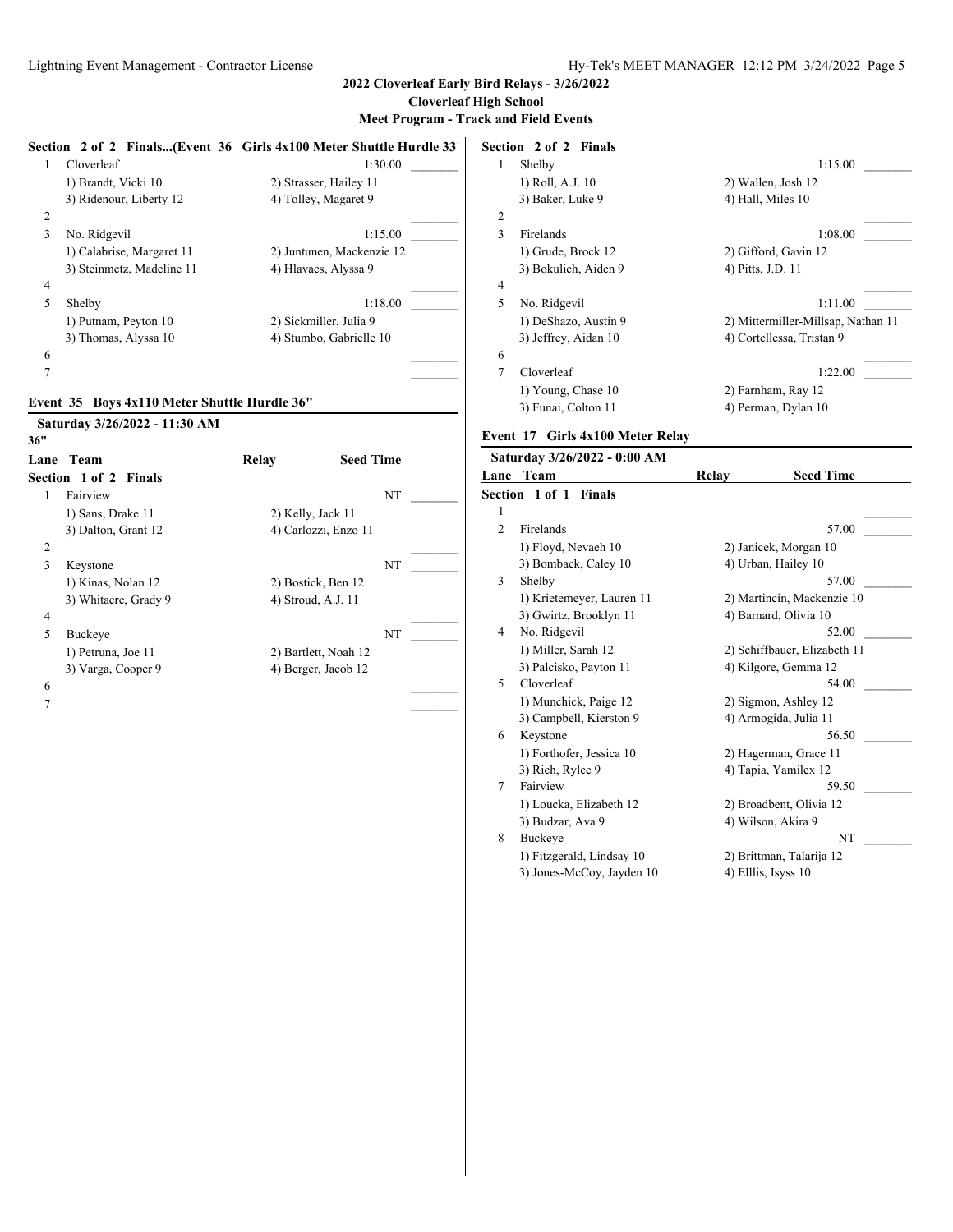#### **Event 18 Boys 4x100 Meter Relay**

|                | Saturday 3/26/2022 - 0:00 AM |       |                           |
|----------------|------------------------------|-------|---------------------------|
| Lane           | Team                         | Relay | <b>Seed Time</b>          |
|                | <b>Section 1 of 1 Finals</b> |       |                           |
| 1              | Buckeye                      |       | NT                        |
|                | 1) Onorati, Zach 10          |       | 2) Conn, Grant 11         |
|                | 3) Van Deusen, Kaleb 11      |       | 4) Mccann, Troy 9         |
| $\overline{c}$ | Cloverleaf                   |       | 48.00                     |
|                | 1) Kemp, Oakley 11           |       | 2) Kott, Ben 12           |
|                | 3) Rivera, Emilio 12         |       | 4) Hamilton, Phillip 12   |
| 3              | Shelby                       |       | 47.00                     |
|                | 1) Herring, Tanner 12        |       | 2) Hill, Andre 12         |
|                | 3) Henkel, Connor 12         |       | 4) Roberts, Brazure 12    |
| 4              | No. Ridgevil                 |       | 44.40                     |
|                | 1) Good, Travis 11           |       | 2) Costin, Connor 11      |
|                | 3) Williams, Devin 11        |       | 4) Pierce, Mark 11        |
| 5              | Keystone                     |       | 45.50                     |
|                | 1) Lampron, Gideon 12        |       | 2) Maiden, Evan 12        |
|                | 3) Nagle, Alex 11            |       | 4) Stempowski, Jacob 12   |
| 6              | Smithville                   |       | 46.90                     |
|                | 1) Keener, Aiden 12          |       | 2) Stenglein, Nathan 11   |
|                | 3) Raber, Ashton 9           |       | 4) Davis, Josh 11         |
| 7              | Firelands                    |       | 48.00                     |
|                | 1) Phillips, Timmy 10        |       | 2) Yakunovich, Garrett 11 |
|                | 3) Strader, Weston 11        |       | 4) Frederick, Will 10     |
| 8              | Fairview                     |       | 48.50                     |
|                | 1) Moll, Kevin 12            |       | 2) Dalton, Grant 12       |
|                | 3) Marchesini, Edoardo 11    |       | 4) Van Schoor, Darren 12  |

#### **Event 19 Girls 4x800 Meter Relay**

|                | Saturday 3/26/2022 - 0:00 PM |       |                         |  |
|----------------|------------------------------|-------|-------------------------|--|
| Lane           | Team                         | Relay | <b>Seed Time</b>        |  |
|                | Section 1 of 1 Finals        |       |                         |  |
| 1              | Fairview                     |       | 11:00.00                |  |
|                | 1) Koczur, Eva 11            |       | 2) Chambers, Alice 11   |  |
|                | 3) Smith, Abby 12            |       | 4) McQuate, Lacey 10    |  |
| $\mathfrak{D}$ | No. Ridgevil                 |       | 12:00.00                |  |
|                | 1) Juntunen, Mackenzie 12    |       | 2) Schneider, Faith 10  |  |
|                | 3) Ramirez, Julianna 10      |       | 4) Dean, Noley 12       |  |
| 3              | Buckeye                      |       | <b>NT</b>               |  |
|                | 1) Kost, Maddy 10            |       | 2) Graham, Audrey 11    |  |
|                | 3) Ventouris, Melina 10      |       | 4) Dolata, Sandra 11    |  |
| 4              | Smithville                   |       | 11:55.00                |  |
|                | 1) Amstutz, Cadence 10       |       | 2) Thut, Hailey 9       |  |
|                | 3) Daniels, Cait 10          |       | 4) Douglas, Sydney 12   |  |
| 5              | Shelby                       |       | 10:40.00                |  |
|                | 1) Cundiff, Channon 10       |       | 2) Cundiff, Brittany 11 |  |
|                | 3) Vogt, Abby 12             |       | 4) Gonzales, Kayla 11   |  |
| 6              | Cloverleaf                   |       | <b>NT</b>               |  |
|                | 1) Stoner, Alyssa 11         |       | 2) Cavey, Meghan 11     |  |
|                | 3) Snyder, Madison 10        |       | 4) Hibler, Emma 9       |  |
| 7              | Firelands                    |       | 11:40.00                |  |
|                | 1) Meszaros, Ella 12         |       | 2) Gifford, Zoe 11      |  |
|                | 3) Kobulnicky, Alison 12     |       | 4) Phillips, Lauren 10  |  |
|                |                              |       |                         |  |

# **Event 20 Boys 4x800 Meter Relay**

|   | Saturday 3/26/2022 - 0:00 PM |       |                        |
|---|------------------------------|-------|------------------------|
|   | <b>Lane Team</b>             | Relay | <b>Seed Time</b>       |
|   | Section 1 of 1 Finals        |       |                        |
| 1 | Fairview                     |       | 9:20.00                |
|   | 1) Darnell, Owen 10          |       | 2) Malek, Erich 10     |
|   | 3) Slusser, Kalyb 10         |       | 4) Carlozzi, Enzo 11   |
| 2 | Shelby                       |       | 9:00.00                |
|   | 1) Dick, Ryan 12             |       | 2) Harvey, Graeme 12   |
|   | 3) Mayer, Indy 10            |       | 4) Finnegan, Sean 10   |
| 3 | <b>Buckeye</b>               |       | NT                     |
|   | 1) Stahl, Jonathan 12        |       | 2) Clady, Isaac 9      |
|   | 3) Baon, Andrew 11           |       | 4) Kabat, Mason 12     |
| 4 | Cloverleaf                   |       | 8:45.00                |
|   | 1) Stallings, Hunter 11      |       | 2) Freeland, Nolan 12  |
|   | 3) Myers, Ben 9              |       | 4) Herdman, Vova 11    |
| 5 | No. Ridgevil                 |       | 10:20.00               |
|   | 1) Foote, Ayden 10           |       | 2) Stewart, Mitchell 9 |
|   | 3) Gift, Jackson 10          |       | 4) Cheon, Jason 10     |
| 6 | Smithville                   |       | 9:20.00                |
|   | 1) Oberlin, Luke 10          |       | 2) Erb, Aidan 10       |
|   | 3) Numer, Ethan 9            |       | 4) Carr, Cameron 10    |
| 7 | Firelands                    |       | 9:30.00                |
|   | 1) Hartung, Jackson 12       |       | 2) Clough, Hayden 10   |
|   | 3) Ranney, Michael 12        |       | 4) Borton, Ian 12      |
| 8 | Keystone                     |       | 9:00.00                |
|   | 1) Cunningham, Jack 11       |       | 2) Taylor, Carter 11   |
|   | 3) Stroud, A.J. 11           |       | 4) Wargo, John 12      |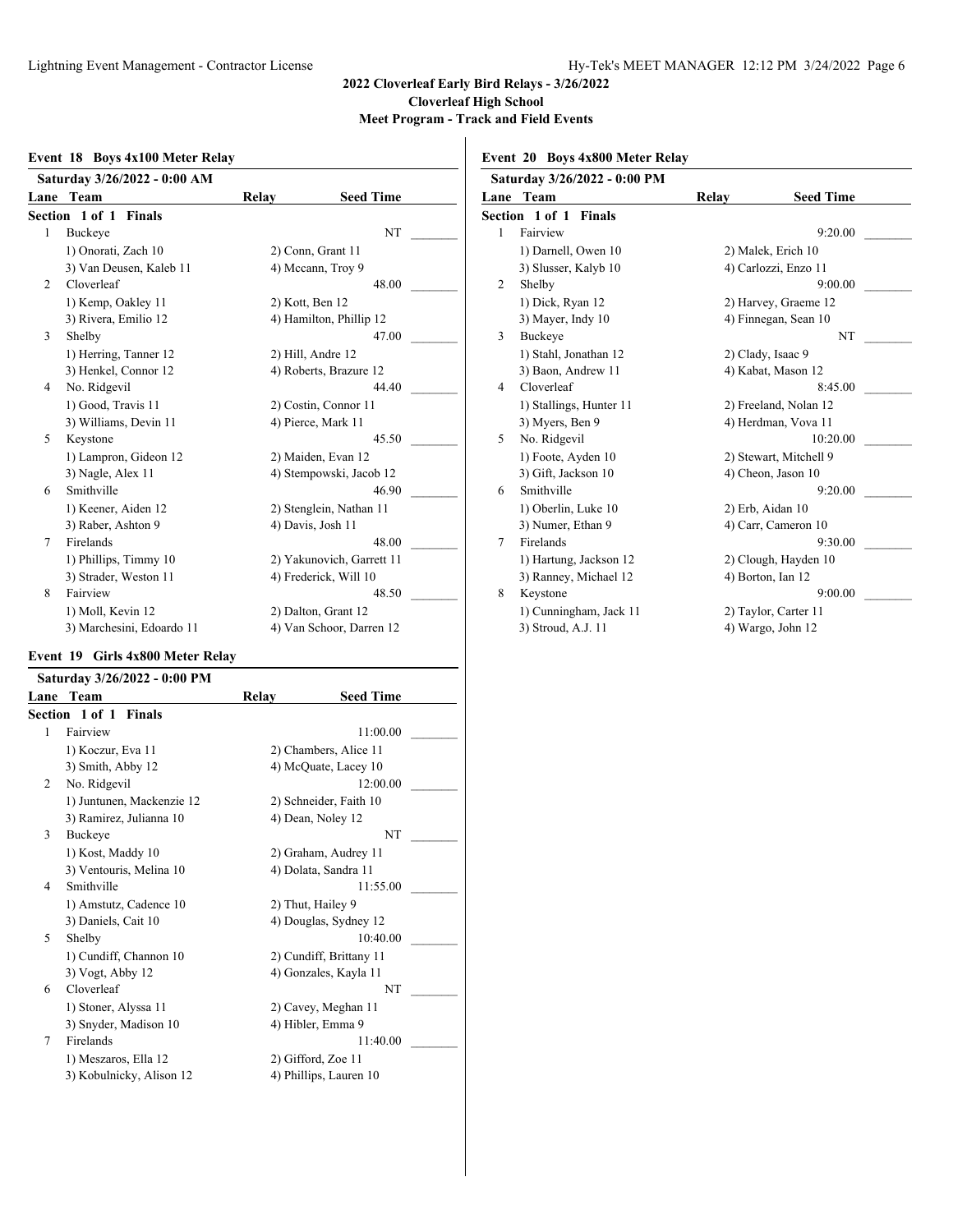#### **Event 21 Girls 4x200 Meter Relay**

|   | Saturday 3/26/2022 - 0:00 PM |       |                       |
|---|------------------------------|-------|-----------------------|
|   | Lane Team                    | Relay | <b>Seed Time</b>      |
|   | <b>Section 1 of 1 Finals</b> |       |                       |
| 1 | Buckeye                      |       | NT                    |
|   | 1) Fitzgerald, Lindsay 10    |       | 2) Day, Taylor 11     |
|   | 3) Jones-McCoy, Jayden 10    |       | 4) Elllis, Isyss 10   |
| 2 | Firelands                    |       | 1:58.00               |
|   | 1) Grude, Zadie 11           |       | 2) Weber, Jorja 10    |
|   | 3) Bomback, Caley 10         |       | 4) Urban, Hailey 10   |
| 3 | Shelby                       |       | 1:58.00               |
|   | 1) Wilkins, Mary 11          |       | 2) Bowman, Ava 9      |
|   | 3) Slone, Tessa 10           |       | 4) Carmel, Alainah 10 |
| 4 | No. Ridgevil                 |       | 1:53.00               |
|   | 1) Schiffbauer, Elizabeth 11 |       | 2) Elbert, Reilly 11  |
|   | 3) Miller, Sarah 12          |       | 4) Kilgore, Gemma 12  |
| 5 | Smithville                   |       | 1:55.00               |
|   | 1) Lengacher, Maddy 10       |       | 2) Shane, Sydney 12   |
|   | 3) Haas, Claire 9            |       | 4) Hartzler, Abby 11  |
| 6 | Cloverleaf                   |       | 1:55.00               |
|   | 1) Munchick, Paige 12        |       | 2) Armogida, Julia 11 |
|   | 3) Gibson, Callee 9          |       | 4) Cavey, Brooklyn 9  |
| 7 | Fairview                     |       | 1:58.50               |
|   | 1) Loucka, Elizabeth 12      |       | 2) Loucka, Abby 11    |
|   | 3) Kelly, Tessa 11           |       | 4) Akel, Hannah 11    |
| 8 | Keystone                     |       | 2:00.00               |
|   | 1) Forthofer, Jessica 10     |       | 2) Hagerman, Grace 11 |
|   | 3) Tapia, Yamilex 12         |       | 4) Linden, Jessica 9  |

## **Event 22 Boys 4x200 Meter Relay**

|   | Saturday 3/26/2022 - 0:00 PM |       |                           |
|---|------------------------------|-------|---------------------------|
|   | Lane Team                    | Relay | <b>Seed Time</b>          |
|   | <b>Section 1 of 1 Finals</b> |       |                           |
| 1 | Buckeye                      |       | NT                        |
|   | 1) Bartlett, Noah 12         |       | 2) Onorati, Zach 10       |
|   | 3) Conn, Grant 11            |       | 4) Berger, Jacob 12       |
| 2 | Cloverleaf                   |       | 1:40.00                   |
|   | 1) Bogucki, Tristan 9        |       | 2) Himes, Yuri 11         |
|   | 3) Jerome, Will 11           |       | 4) Rivera, Emilio 12      |
| 3 | Shelby                       |       | 1:40.00                   |
|   | 1) Smith, Trae 12            |       | 2) Ramey, Riley 10        |
|   | 3) Kilgore, Wyatt 11         |       | 4) Henkel, Connor 12      |
| 4 | Keystone                     |       | 1:36.00                   |
|   | 1) Lampron, Gideon 12        |       | 2) Kinas, Nolan 12        |
|   | 3) Shackelford, Zach 9       |       | 4) Nagle, Alex 11         |
| 5 | No. Ridgevil                 |       | 1:36.00                   |
|   | 1) Good, Travis 11           |       | 2) Costin, Connor 11      |
|   | 3) Williams, Devin 11        |       | 4) Pierce, Mark 11        |
| 6 | Smithville                   |       | 1:39.50                   |
|   | 1) Torrence, Cooper 11       |       | 2) Harmon, Garret 9       |
|   | 3) O'Brien, Jacob 12         |       | 4) Maibach, Cole 11       |
| 7 | Fairview                     |       | 1:40.50                   |
|   | 1) McMonagle, Owen 10        |       | 2) Courtney, Jason 11     |
|   | 3) Van Schoor, Darren 12     |       | 4) Marchesini, Edoardo 11 |
| 8 | Firelands                    |       | 1:43.00                   |
|   | 1) Pitts, J.D. 11            |       | 2) Copen, Austin 12       |
|   | 3) Tester, Evan 11           |       | 4) Duke, Nathaniel 10     |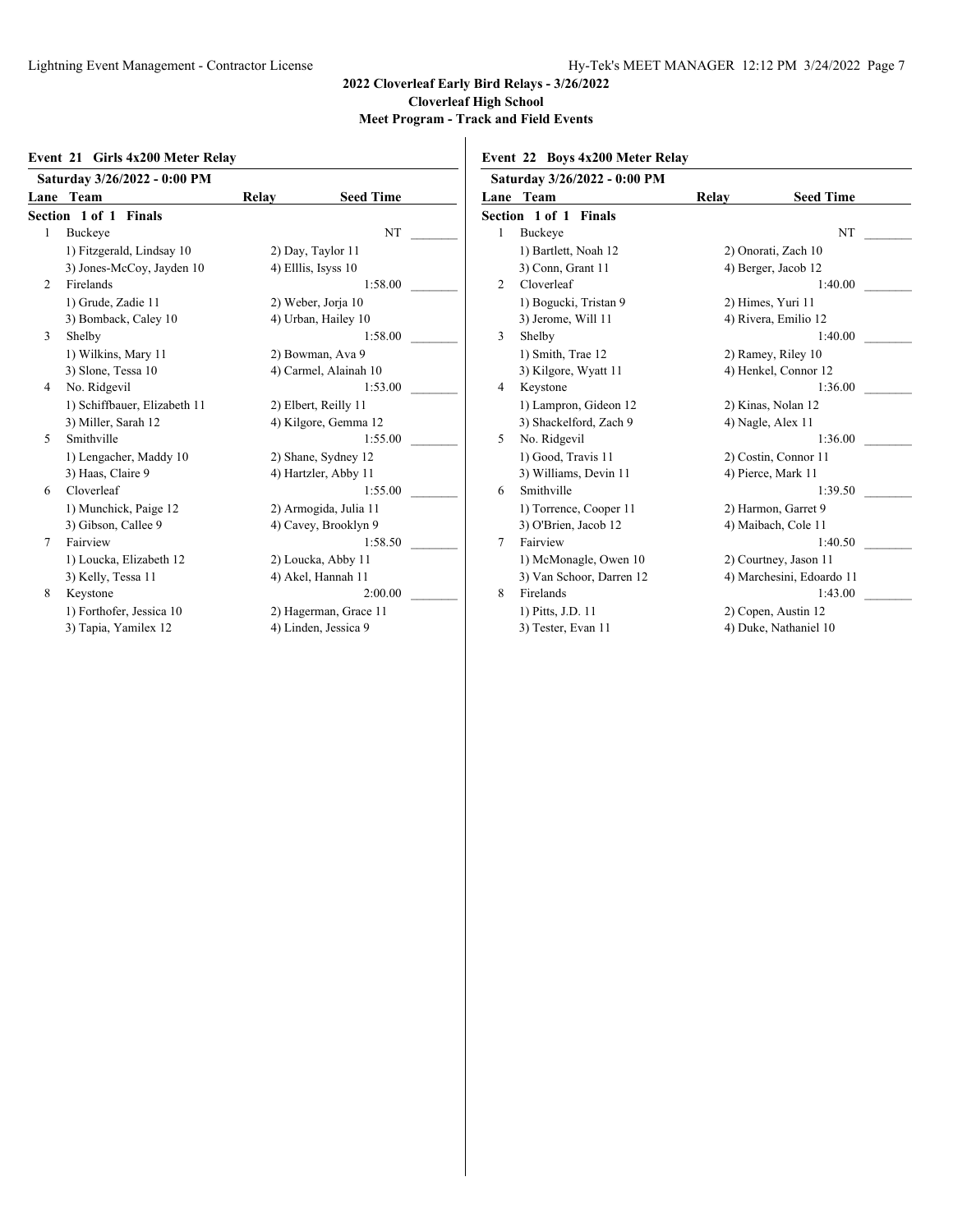|                | Saturday 3/26/2022 - 0:00 PM<br>1200-800-400-1600 |       |                          |
|----------------|---------------------------------------------------|-------|--------------------------|
|                | Lane Team                                         | Relay | <b>Seed Time</b>         |
|                | Section 1 of 1 Finals                             |       |                          |
| 1              | Shelby                                            |       | 14:40.00                 |
|                | 1) Montgomery, Emma 9                             |       | 2) Thauvette, Aleigha 10 |
|                | 3) Heimlich, Ava 11                               |       | 4) Schwall, Kailyn 10    |
| $\mathfrak{D}$ | Fairview                                          |       | 14:45.00                 |
|                | $1)$ King, Izzy $10$                              |       | 2) Allen, Mallory 10     |
|                | 3) Feliciano, Marisol 9                           |       | 4) Karliak, Allison 10   |
| $\mathbf{3}$   | Smithville                                        |       | 19:40.00                 |
|                | 1) Thut, Hailey 9                                 |       | 2) Amstutz, Cadence 10   |
|                | 3) Thorn, Adeline 10                              |       | 4) Daniels, Tessa 10     |
| $\overline{4}$ | Firelands                                         |       | 14:45.00                 |
|                | 1) Dempsey, Mary 12                               |       | 2) Roule, Rileigh 10     |
|                | 3) Phillips, Lauren 10                            |       | 4) Davis, Aurora 12      |
| 5              | Cloverleaf                                        |       | <b>NT</b>                |
|                | 1) Gucker, Brooke 10                              |       | 2) Yagersz, Allison 10   |
|                | 3) Barnett, Reese 10                              |       | 4) Monhemius, Vanessa 9  |
| 6              | No. Ridgevil                                      |       | 14:30.00                 |
|                | 1) Cope, Kylie 12                                 |       | 2) Mcelwain, Molly 12    |
|                | 3) Juntunen, Mackenzie 12                         |       | 4) Mitchell, Ruby 11     |
| 7              | Buckeye                                           |       | <b>NT</b>                |
|                | 1) Graham, Audrey 11                              |       | 2) Kost, Maddy 10        |
|                | 3) Krakowski, Madison 10                          |       | 4) Dolata, Sandra 11     |

|  |  |  | <b>Event 14 Boys Distance Medley</b> |  |
|--|--|--|--------------------------------------|--|
|--|--|--|--------------------------------------|--|

|                              | Saturday 3/26/2022 - 0:00 PM<br>1200-800-400-1600 |       |                         |
|------------------------------|---------------------------------------------------|-------|-------------------------|
| Lane                         | Team                                              | Relay | <b>Seed Time</b>        |
| <b>Section 1 of 1 Finals</b> |                                                   |       |                         |
| 1                            | Firelands                                         |       | 11:35.00                |
|                              | 1) Davis, Merritt 9                               |       | 2) Gargaz, Gabe 12      |
|                              | 3) Griebe, Ty 11                                  |       | 4) Januzzi, Anthony 10  |
| 2                            | No. Ridgevil                                      |       | 11:35.00                |
|                              | 1) McLaughlin, Tayo 11                            |       | 2) Bouman, Lincoln 9    |
|                              | 3) Davila, Alejandro 12                           |       | 4) Imbacuan, Gustavo 11 |
| 3                            | Smithville                                        |       | 14:10.00                |
|                              | 1) Carr, Cameron 10                               |       | 2) Oberlin, Luke 10     |
|                              | 3) Geiser, Garrett 9                              |       | 4) Amstutz, Elijah 10   |
| 4                            | Shelby                                            |       | 11:20.00                |
|                              | 1) Ganzhorn, Nate 12                              |       | 2) Finnegan, Ian 11     |
|                              | 3) Moore, Marshall 10                             |       | 4) Dininger, Luke 11    |
| 5                            | <b>Buckeye</b>                                    |       | <b>NT</b>               |
|                              | 1) Stahl, Jonathan 12                             |       | 2) Clady, Isaac 9       |
|                              | 3) Czwerwony, Kamdon 10                           |       | 4) Kabat, Mason 12      |
| 6                            | Cloverleaf                                        |       | NT                      |
|                              | 1) Vaughn, Ethan 11                               |       | 2) Armogida, Joe 9      |
|                              | 3) Miller, Jeris 10                               |       | 4) Gucker, Brett 11     |
| 7                            | Fairview                                          |       | 11:15.00                |
|                              | 1) Cook, Jason 12                                 |       | 2) Leube, Ethan 12      |
|                              | 3) Myers, Ben 11                                  |       | 4) Crandall, Tyson 10   |
| 8                            | Keystone                                          |       | 11:27.00                |
|                              | 1) Stroud, A.J. 11                                |       | 2) Cunningham, Jack 11  |
|                              | 3) Nagle, Logan 9                                 |       | 4) Wargo, John 12       |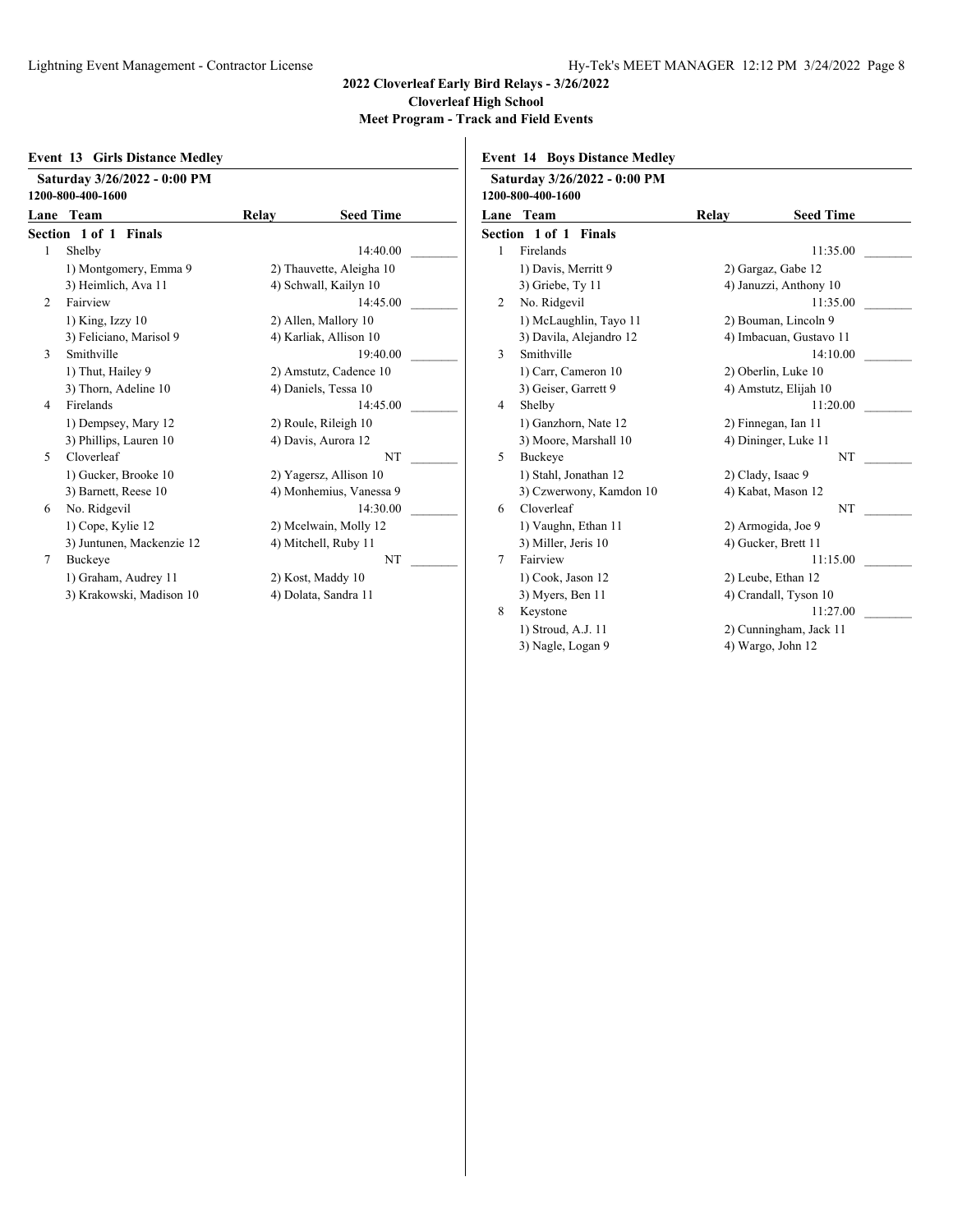|                | <b>Event 15 Girls 800 Sprint Medlev</b>         |       |                           |
|----------------|-------------------------------------------------|-------|---------------------------|
|                | Saturday 3/26/2022 - 0:00 PM<br>100-100-200-400 |       |                           |
|                | Lane Team                                       | Relay | <b>Seed Time</b>          |
|                | <b>Section 1 of 1 Finals</b>                    |       |                           |
| 1              |                                                 |       |                           |
| $\overline{c}$ | Firelands                                       |       | 2:08.00                   |
|                | 1) Floyd, Nevaeh 10                             |       | 2) Stepp, Ava 11          |
|                | 3) Grude, Zadie 11                              |       | 4) Meszaros, Ella 12      |
| 3              | Shelby                                          |       | 2:07.00                   |
|                | 1) Marquis, Zada 9                              |       | 2) Ramsey, Serena 9       |
|                | 3) Barnard, Olivia 10                           |       | 4) Sickmiller, Julia 9    |
| 4              | No. Ridgevil                                    |       | 2:00.00                   |
|                | 1) Calabrise, Margaret 11                       |       | 2) Palcisko, Payton 11    |
|                | 3) Miller, Sarah 12                             |       | 4) Hlavacs, Alyssa 9      |
| 5              | Cloverleaf                                      |       | 2:02.00                   |
|                | 1) Petrocci, Gabriella 10                       |       | 2) Gibson, Callee 9       |
|                | 3) Cavey, Brooklyn 9                            |       | 4) Cavey, Meghan 11       |
| 6              | Fairview                                        |       | 2:05.00                   |
|                | 1) Budzar, Olivia 9                             |       | 2) Shy, Kyra 12           |
|                | 3) Pejeau, Aiva 10                              |       | 4) Krischan, Elizabeth 11 |
| 7              | Keystone                                        |       | NT                        |
|                | 1) Rich, Rylee 9                                |       | 2) Tapia, Yamilex 12      |
|                | 3) Forthofer, Jessica 10                        |       | 4) Hagerman, Grace 11     |
| 8              | Buckeye                                         |       | NT                        |
|                | 1) Brittman, Talarija 12                        |       | 2) Jones-McCoy, Jayden 10 |
|                | 3) Elllis, Isyss 10                             |       | 4) Topka, Ava 10          |

|  |  | <b>Event 16 Boys 800 Sprint Medley</b> |
|--|--|----------------------------------------|
|  |  |                                        |

|      | Saturday 3/26/2022 - 0:00 PM<br>100-100-200-400 |       |                           |
|------|-------------------------------------------------|-------|---------------------------|
| Lane | Team                                            | Relay | <b>Seed Time</b>          |
|      | <b>Section 1 of 1 Finals</b>                    |       |                           |
| 1    | Buckeye                                         |       | NT                        |
|      | 1) Berger, Jacob 12                             |       | 2) Mccann, Troy 9         |
|      | 3) Martin, Dalen 9                              |       | 4) Baon, Andrew 11        |
| 2    | Shelby                                          |       | 1:50.00                   |
|      | 1) Winters, Skyler 10                           |       | 2) Hess, Max 11           |
|      | 3) Martincin, Nick 12                           |       | 4) Dawson, Ethan 10       |
| 3    | Smithville                                      |       | 1:47.50                   |
|      | 1) Keener, Aiden 12                             |       | 2) Stenglein, Nathan 11   |
|      | 3) Meech, Aaron 9                               |       | 4) Durstine, Trei 9       |
| 4    | Cloverleaf                                      |       | 1:30.00                   |
|      | 1) Kemp, Oakley 11                              |       | 2) Kott, Ben 12           |
|      | 3) Hamilton, Phillip 12                         |       | 4) Young, Chase 10        |
| 5    | Keystone                                        |       | 1:38.00                   |
|      | 1) Lampron, Gideon 12                           |       | 2) Maiden, Evan 12        |
|      | 3) Shackelford, Zach 9                          |       | 4) Nagle, Alex 11         |
| 6    | No. Ridgevil                                    |       | 1:45.00                   |
|      | 1) Monter, Evan 11                              |       | 2) Farago, Vincent 10     |
|      | 3) Ennis, Andrew 10                             |       | 4) Forristal, Samuel 11   |
| 7    | Firelands                                       |       | 1:50.00                   |
|      | 1) Strader, Weston 11                           |       | 2) Yakunovich, Garrett 11 |
|      | 3) Scott, Collin 9                              |       | 4) Duke, Nathaniel 10     |
| 8    | Fairview                                        |       | 1:50.00                   |
|      | 1) Babcock, Carter 10                           |       | 2) Wolters, Eric 9        |
|      | 3) Durno, Sam 12                                |       | 4) Van Schoor, Darren 12  |

## **Event 31 Girls 4x100 Meter Relay Ironwoman**

|      | Saturday 3/26/2022 - 0:00 PM    |       |                           |
|------|---------------------------------|-------|---------------------------|
| Lane | Team                            | Relay | <b>Seed Time</b>          |
|      | Section 1 of 1<br><b>Finals</b> |       |                           |
| 1    |                                 |       |                           |
| 2    | Cloverleaf                      |       | NT                        |
|      | 1) Kelly, Sarah 9               |       | 2) Kreider, Karoline 10   |
|      | 3) Messmore, Natasha 12         |       | 4) Miller, Cydnei 12      |
| 3    | Buckeye                         |       | NT                        |
|      | 1) Bonnette, McKenna 12         |       | 2) Springston, Autumn 11  |
|      | 3) Campbell, Miranda 12         |       | 4) Bengough, Alyssa 9     |
| 4    | Firelands                       |       | 1:05.00                   |
|      | 1) Valerius, Lauren 11          |       | 2) Weber, Jorja 10        |
|      | 3) Bates, Grace 9               |       | 4) Dempsey, Mary 12       |
| 5    | No. Ridgevil                    |       | NT                        |
|      | 1) Grigsby, Emma 12             |       | 2) Hedberg, Mary Grace 10 |
|      | 3) Beckert, Marissa 11          |       | 4) Bohannon, Katelyn 12   |
| 6    | Fairview                        |       | NT                        |
|      | 1) Ramunno, Megan 11            |       | 2) Klinger, Bella 12      |
|      | 3) McGinty, Becca 11            |       | 4) Kola, Livia 11         |
| 7    | Keystone                        |       | NT                        |
|      | 1) Horner, Lilian 9             |       | 2) Becker, Lexi 10        |
|      | 3) Alderman, Allison 12         |       | 4) Hodge, Hannah 10       |
| 8    |                                 |       |                           |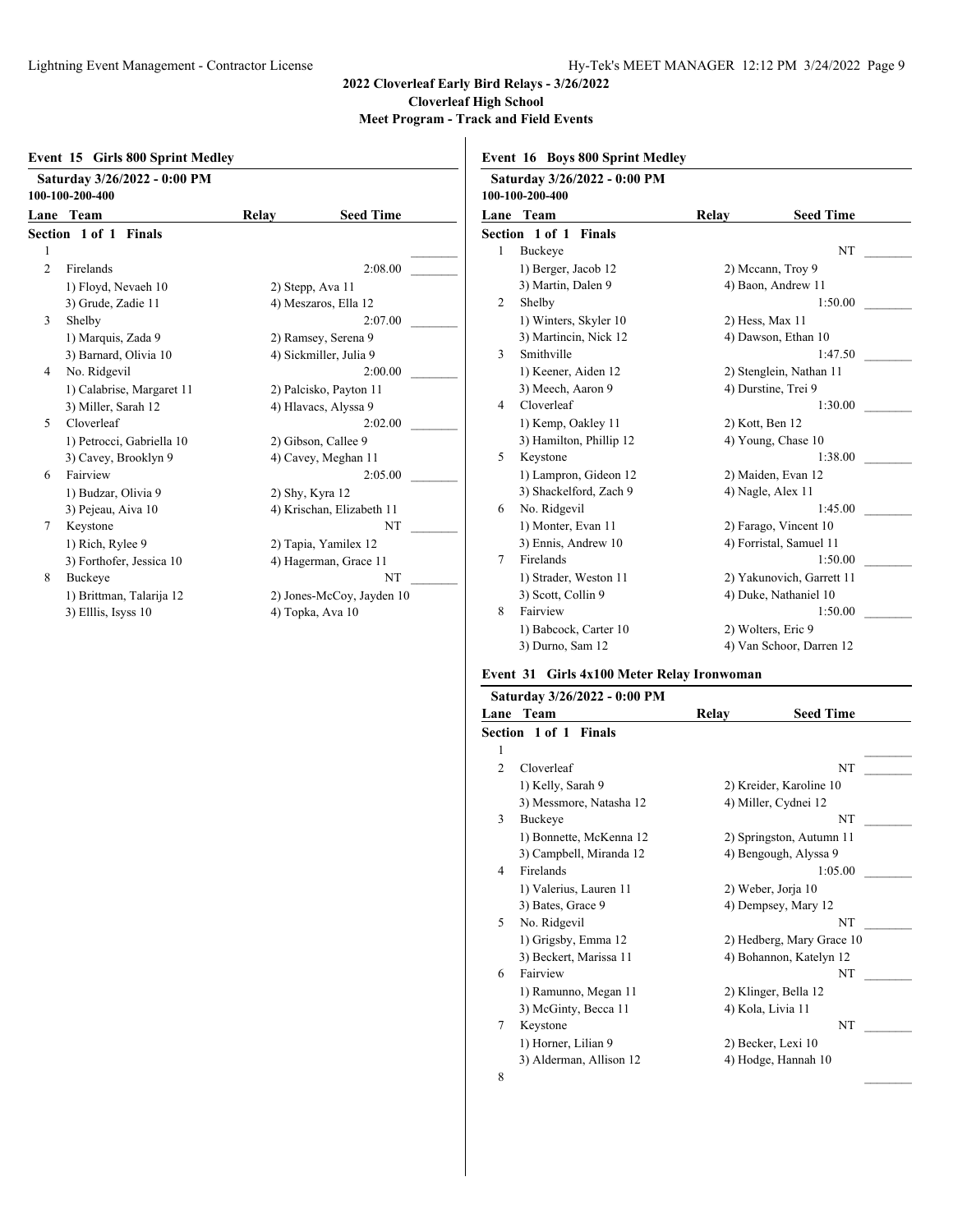**Meet Program - Track and Field Events**

#### **Event 32 Boys 4x100 Meter Relay Ironman**

|                | Saturday 3/26/2022 - 0:00 PM |       |                             |
|----------------|------------------------------|-------|-----------------------------|
|                | Lane Team                    | Relay | <b>Seed Time</b>            |
|                | <b>Section 1 of 1 Finals</b> |       |                             |
| 1              |                              |       |                             |
| $\overline{c}$ | Keystone                     |       | NT                          |
|                | 1) Morgan, Jake 12           |       | 2) Morgan, Ian 12           |
|                | 3) Forthofer, Luke 12        |       | 4) Pataky, Christian 12     |
| 3              | No. Ridgevil                 |       | NT                          |
|                | 1) Grigsby, Samuel 10        |       | 2) Dudek, Bradley 12        |
|                | 3) Radway II, Jack 9         |       | 4) Knoepp, Declan 9         |
| 4              | Fairview                     |       | 55.00                       |
|                | 1) Grealis, Daniel 12        |       | 2) Heath, Logan 12          |
|                | 3) Courtney, Jason 11        |       | 4) Dalton, Grant 12         |
| 5              | Shelby                       |       | 1:05.00                     |
|                | 1) Wilkins, Xander 12        |       | 2) Cline, Cameren 9         |
|                | 3) Yeager, Grady 12          |       | 4) Pena, Ferron 9           |
| 6              | Firelands                    |       | 1:15.00                     |
|                | 1) Bass, Logan 10            |       | 2) VonGunten, Cole 10       |
|                | 3) Kyer, Alex 12             |       | 4) Ridenour-Rogers, Matt 11 |
| 7              | Buckeye                      |       | NT                          |
|                | 1) Kutz, Nick 11             |       | 2) Abbot, Luke 9            |
|                | 3) Ortiz, Edwin 10           |       | 4) Danilovic, Connor 11     |
| 8              | Cloverleaf                   |       | NT                          |
|                | 1) Combs, Clay 9             |       | 2) Forbes, Logan 10         |
|                | 3) Buckles, Gavin 10         |       | 4) Rogalski, Will 10        |
|                |                              |       |                             |

**Event 23 Girls 4x400 Meter Relay**

|   | Saturday 3/26/2022 - 0:00 PM |                 |                              |
|---|------------------------------|-----------------|------------------------------|
|   | <b>Lane Team</b>             | Relay           | <b>Seed Time</b>             |
|   | <b>Section 1 of 1 Finals</b> |                 |                              |
| 1 | Keystone                     |                 | <b>NT</b>                    |
|   | 1) Hagerman, Gabby 9         |                 | 2) Taylor, Brenna 10         |
|   | 3) Kinas, Ava 10             |                 | 4) Linden, Jessica 9         |
| 2 | Cloverleaf                   |                 | 4:35.00                      |
|   | 1) Munchick, Paige 12        |                 | 2) Malikowski, Emma 11       |
|   | 3) Hibler, Emma 9            |                 | 4) Armogida, Julia 11        |
| 3 | Fairview                     |                 | 4:28.50                      |
|   | 1) Kelly, Tessa 11           |                 | 2) Akel, Hannah 11           |
|   | 3) McQuate, Lacey 10         |                 | 4) Koczur, Eva 11            |
| 4 | No. Ridgevil                 |                 | 4:13.00                      |
|   | 1) Elbert, Reilly 11         |                 | 2) Schiffbauer, Elizabeth 11 |
|   | 3) Cope, Kylie 12            |                 | 4) Kilgore, Gemma 12         |
| 5 | Shelby                       |                 | 4:25.00                      |
|   | 1) Carmel, Alainah 10        |                 | 2) Cundiff, Channon 10       |
|   | 3) Bowman, Ava 9             |                 | 4) Wilkins, Mary 11          |
| 6 | Firelands                    |                 | 4:25.00                      |
|   | 1) Floyd, Ariannah 9         |                 | 2) Urban, Hailey 10          |
|   | 3) Kobulnicky, Alison 12     |                 | 4) Gifford, Zoe 11           |
| 7 | Smithville                   |                 | 4:50.00                      |
|   | 1) Lengacher, Maddy 10       |                 | 2) Shane, Sydney 12          |
|   | 3) Haas, Claire 9            |                 | 4) Hartzler, Abby 11         |
| 8 | <b>Buckeye</b>               |                 | NT                           |
|   | 1) Fitzgerald, Lindsay 10    |                 | 2) Day, Taylor 11            |
|   | 3) Kost, Maddy 10            | 4) Rak, Sara 11 |                              |